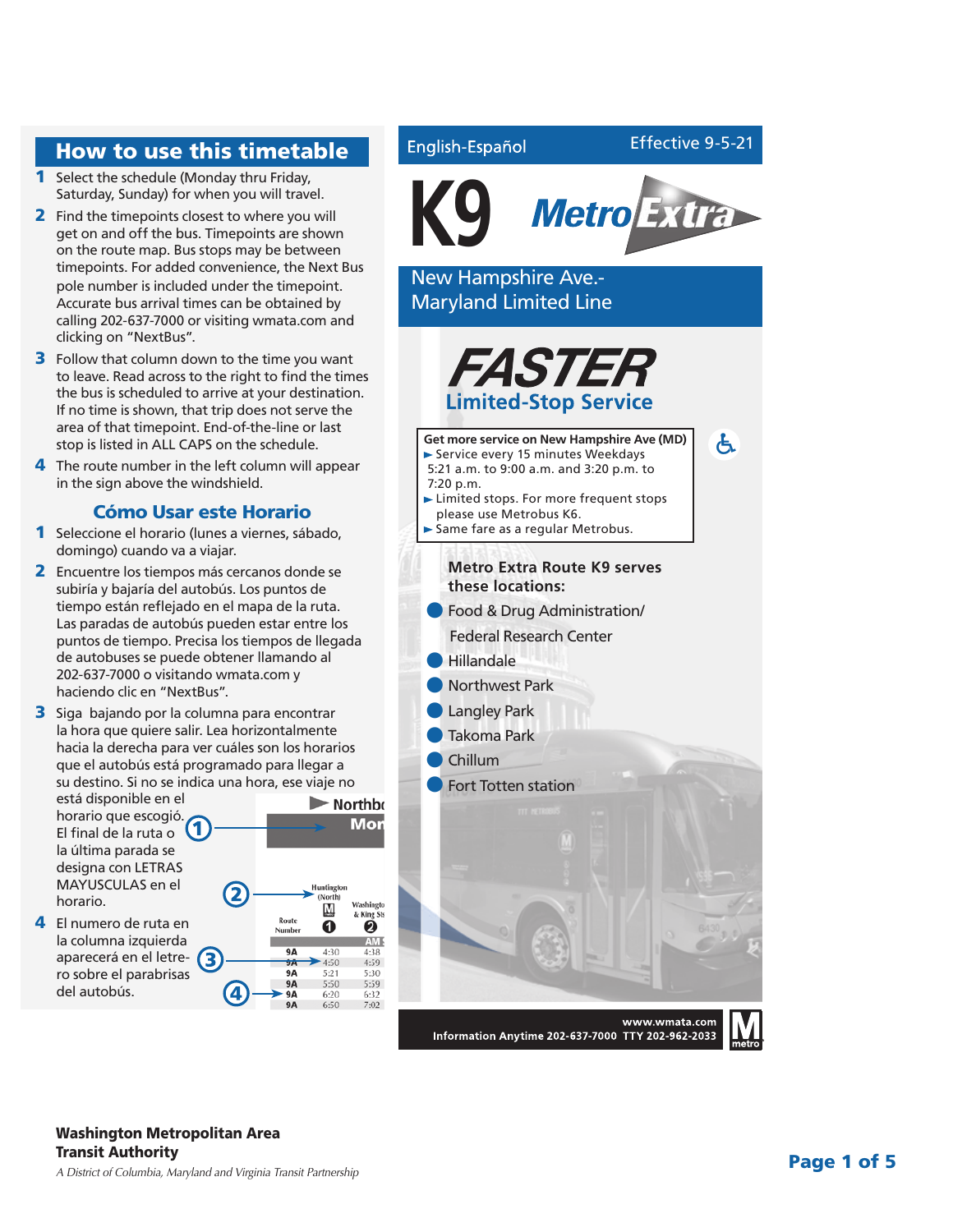

Page 2 of 5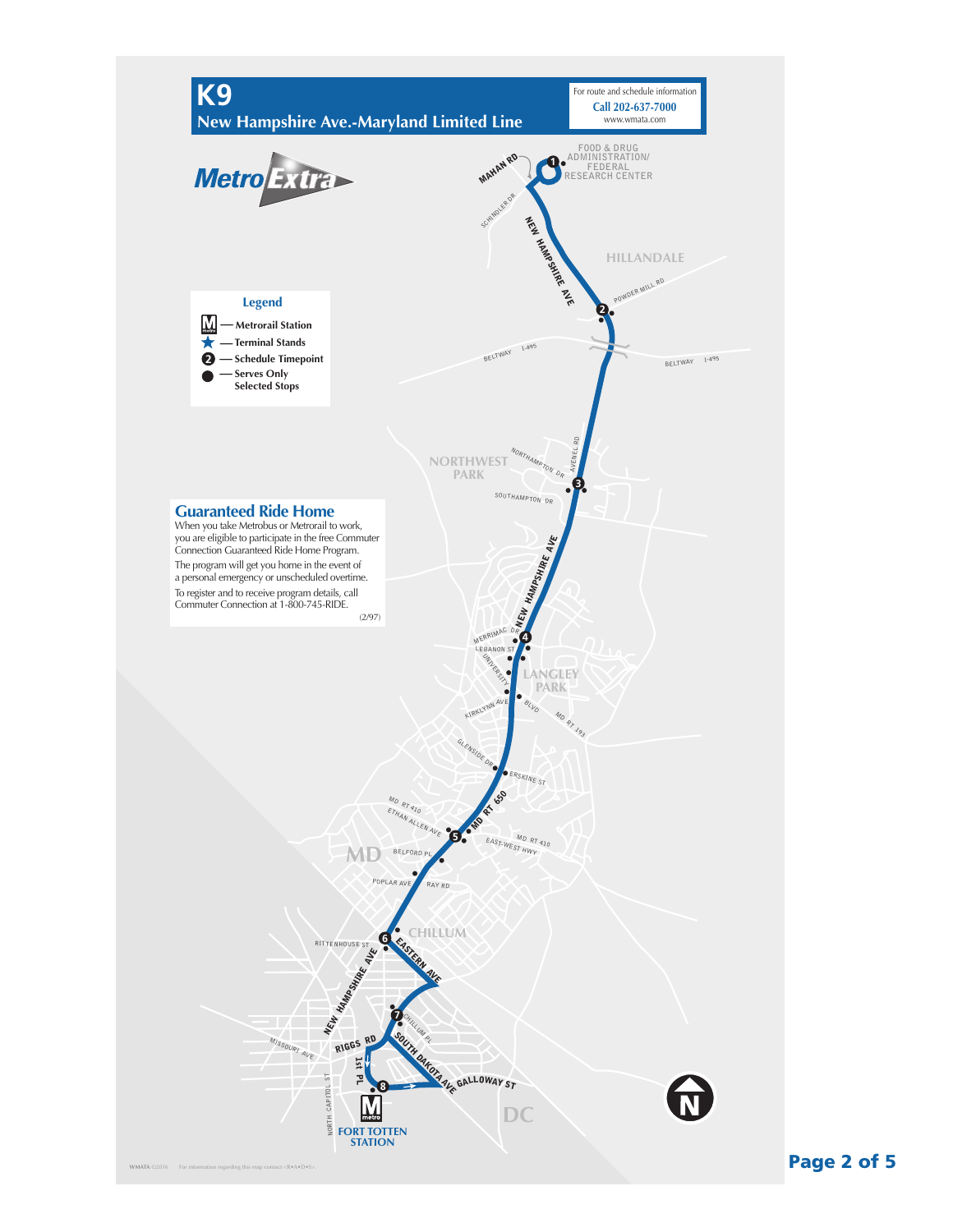

| Southbound To Fort Totten Station           |                                                 |                                                                             |                                                                                     |                                                                                                    |                                                                                                    |                                                                                    |                                                |                                                    |  |  |  |  |
|---------------------------------------------|-------------------------------------------------|-----------------------------------------------------------------------------|-------------------------------------------------------------------------------------|----------------------------------------------------------------------------------------------------|----------------------------------------------------------------------------------------------------|------------------------------------------------------------------------------------|------------------------------------------------|----------------------------------------------------|--|--|--|--|
| <b>Monday thru Friday</b> - Lunes a viernes |                                                 |                                                                             |                                                                                     |                                                                                                    |                                                                                                    |                                                                                    |                                                |                                                    |  |  |  |  |
| Route<br>Number                             | <b>FDA/FRC</b><br>(Hillandale)<br>#2001680<br>1 | <b>New</b><br>Hampshire<br>Ave.<br>&<br>Powder<br>Mill Rd.<br>#2000362<br>2 | <b>New</b><br>Hampshire<br>Ave. &<br>Northamp-<br>ton Dr.<br>Park)<br>#2000266<br>3 | <b>New</b><br>Hampshire<br>Ave. &<br>Merrimac<br>(Northwest Dr. (Langley<br>Park)<br>#3002244<br>4 | <b>New</b><br>Hampshire<br>Ave. &<br><b>Ethan Allen</b><br>Ave. (Md.<br>Rt. 410)<br>#2000058<br>5) | <b>New</b><br>Hampshire<br>Ave.<br>& Eastern<br>Ave. (DC<br>Line)<br>#3001889<br>6 | Riggs Rd.<br>&<br>Chillum Pl.<br>#1002652<br>7 | <b>FORT</b><br><b>TOTTEN</b><br>Μ<br>#1003434<br>8 |  |  |  |  |
|                                             |                                                 |                                                                             |                                                                                     | <b>AM Service - Servicio matutino</b>                                                              |                                                                                                    |                                                                                    |                                                |                                                    |  |  |  |  |
| K9                                          | 5:21                                            | 5:24                                                                        | 5:27                                                                                | 5:30                                                                                               | 5:35                                                                                               | 5:38                                                                               | 5:41                                           | 5:45                                               |  |  |  |  |
| K <sub>9</sub>                              | 5:36                                            | 5:39                                                                        | 5:42                                                                                | 5:45                                                                                               | 5:50                                                                                               | 5:53                                                                               | 5:56                                           | 6:00                                               |  |  |  |  |
| K <sub>9</sub>                              | 5:51                                            | 5:54                                                                        | 5:57                                                                                | 6:00                                                                                               | 6:05                                                                                               | 6:08                                                                               | 6:11                                           | 6:15                                               |  |  |  |  |
| K <sub>9</sub>                              | 5:56                                            | 5:59                                                                        | 6:03                                                                                | 6:08                                                                                               | 6:15                                                                                               | 6:20                                                                               | 6:25                                           | 6:30                                               |  |  |  |  |
| K <sub>9</sub>                              | 6:15                                            | 6:18                                                                        | 6:22                                                                                | 6:27                                                                                               | 6:34                                                                                               | 6:39                                                                               | 6:44                                           | 6:49                                               |  |  |  |  |
| K <sub>9</sub>                              | 6:26                                            | 6:29                                                                        | 6:33                                                                                | 6:38                                                                                               | 6:45                                                                                               | 6:50                                                                               | 6:55                                           | 7:00                                               |  |  |  |  |
| K <sub>9</sub>                              | 6:41                                            | 6:44                                                                        | 6:48                                                                                | 6:53                                                                                               | 7:00                                                                                               | 7:05                                                                               | 7:10                                           | 7:15                                               |  |  |  |  |
| K <sub>9</sub>                              | 6:56                                            | 6:59                                                                        | 7:03                                                                                | 7:08                                                                                               | 7:15                                                                                               | 7:20                                                                               | 7:25                                           | 7:30                                               |  |  |  |  |
| K <sub>9</sub>                              | 7:11                                            | 7:14                                                                        | 7:18                                                                                | 7:23                                                                                               | 7:30                                                                                               | 7:35                                                                               | 7:40                                           | 7:45                                               |  |  |  |  |
| K <sub>9</sub>                              | 7:26                                            | 7:29                                                                        | 7:33                                                                                | 7:38                                                                                               | 7:45                                                                                               | 7:50                                                                               | 7:55                                           | 8:00                                               |  |  |  |  |
| K <sub>9</sub>                              | 7:47                                            | 7:50                                                                        | 7:53                                                                                | 7:56                                                                                               | 8:02                                                                                               | 8:05                                                                               | 8:10                                           | 8:15                                               |  |  |  |  |
| K <sub>9</sub>                              | 8:02                                            | 8:05                                                                        | 8:08                                                                                | 8:11                                                                                               | 8:17                                                                                               | 8:20                                                                               | 8:25                                           | 8:30                                               |  |  |  |  |
| K <sub>9</sub>                              | 8:17                                            | 8:20                                                                        | 8:23                                                                                | 8:26                                                                                               | 8:32                                                                                               | 8:35                                                                               | 8:40                                           | 8:45                                               |  |  |  |  |
| K <sub>9</sub>                              | 8:32                                            | 8:35                                                                        | 8:38<br><b>PM Service -</b>                                                         | 8:41                                                                                               | 8:47                                                                                               | 8:50                                                                               | 8:55                                           | 9:00                                               |  |  |  |  |
| K <sub>9</sub>                              | 3:20                                            | 3:27                                                                        | 3:31                                                                                | 3:35                                                                                               | <b>Servicio vespertino</b><br>3:42                                                                 | 3:46                                                                               | 3:50                                           | 3:53                                               |  |  |  |  |
| K <sub>9</sub>                              | 3:35                                            | 3:42                                                                        | 3:46                                                                                | 3:50                                                                                               | 3:57                                                                                               | 4:01                                                                               | 4:05                                           | 4:08                                               |  |  |  |  |
| K <sub>9</sub>                              | 3:50                                            | 3:57                                                                        | 4:01                                                                                | 4:05                                                                                               | 4:12                                                                                               | 4:16                                                                               | 4:20                                           | 4:23                                               |  |  |  |  |
| K <sub>9</sub>                              | 4:05                                            | 4:12                                                                        | 4:16                                                                                | 4:20                                                                                               | 4:26                                                                                               | 4:30                                                                               | 4:34                                           | 4:37                                               |  |  |  |  |
| K9                                          | 4:21                                            | 4:28                                                                        | 4:32                                                                                | 4:36                                                                                               | 4:42                                                                                               | 4:46                                                                               | 4:50                                           | 4:53                                               |  |  |  |  |
| K <sub>9</sub>                              | 4:35                                            | 4:42                                                                        | 4:46                                                                                | 4:50                                                                                               | 4:56                                                                                               | 5:00                                                                               | 5:04                                           | 5:07                                               |  |  |  |  |
| K <sub>9</sub>                              | 4:54                                            | 5:00                                                                        | 5:04                                                                                | 5:07                                                                                               | 5:12                                                                                               | 5:15                                                                               | 5:19                                           | 5:22                                               |  |  |  |  |
| K <sub>9</sub>                              | 5:09                                            | 5:15                                                                        | 5:19                                                                                | 5:22                                                                                               | 5:27                                                                                               | 5:30                                                                               | 5:34                                           | 5:37                                               |  |  |  |  |
| K9                                          | 5:20                                            | 5:26                                                                        | 5:30                                                                                | 5:33                                                                                               | 5:38                                                                                               | 5:41                                                                               | 5:45                                           | 5:48                                               |  |  |  |  |
| K <sub>9</sub>                              | 5:40                                            | 5:46                                                                        | 5:50                                                                                | 5:53                                                                                               | 5:58                                                                                               | 6:01                                                                               | 6:05                                           | 6:08                                               |  |  |  |  |
| K9                                          | 5:55                                            | 6:01                                                                        | 6:05                                                                                | 6:08                                                                                               | 6:13                                                                                               | 6:16                                                                               | 6:20                                           | 6:23                                               |  |  |  |  |
| K <sub>9</sub>                              | 6:10                                            | 6:16                                                                        | 6:20                                                                                | 6:23                                                                                               | 6:28                                                                                               | 6:31                                                                               | 6:35                                           | 6:38                                               |  |  |  |  |
| K <sub>9</sub>                              | 6:25                                            | 6:31                                                                        | 6:35                                                                                | 6:38                                                                                               | 6:43                                                                                               | 6:46                                                                               | 6:50                                           | 6:53                                               |  |  |  |  |

*On four Federal holidays, Columbus Day, Veterans' Day, Martin Luther King, Jr. Day, and Presidents' Day, this route will have service.*

*Esta ruta prestará servicio durante cuatro días festivos federales: Columbus Day, Veterans Day, Martin Luther King Day, y Presidents' Day.*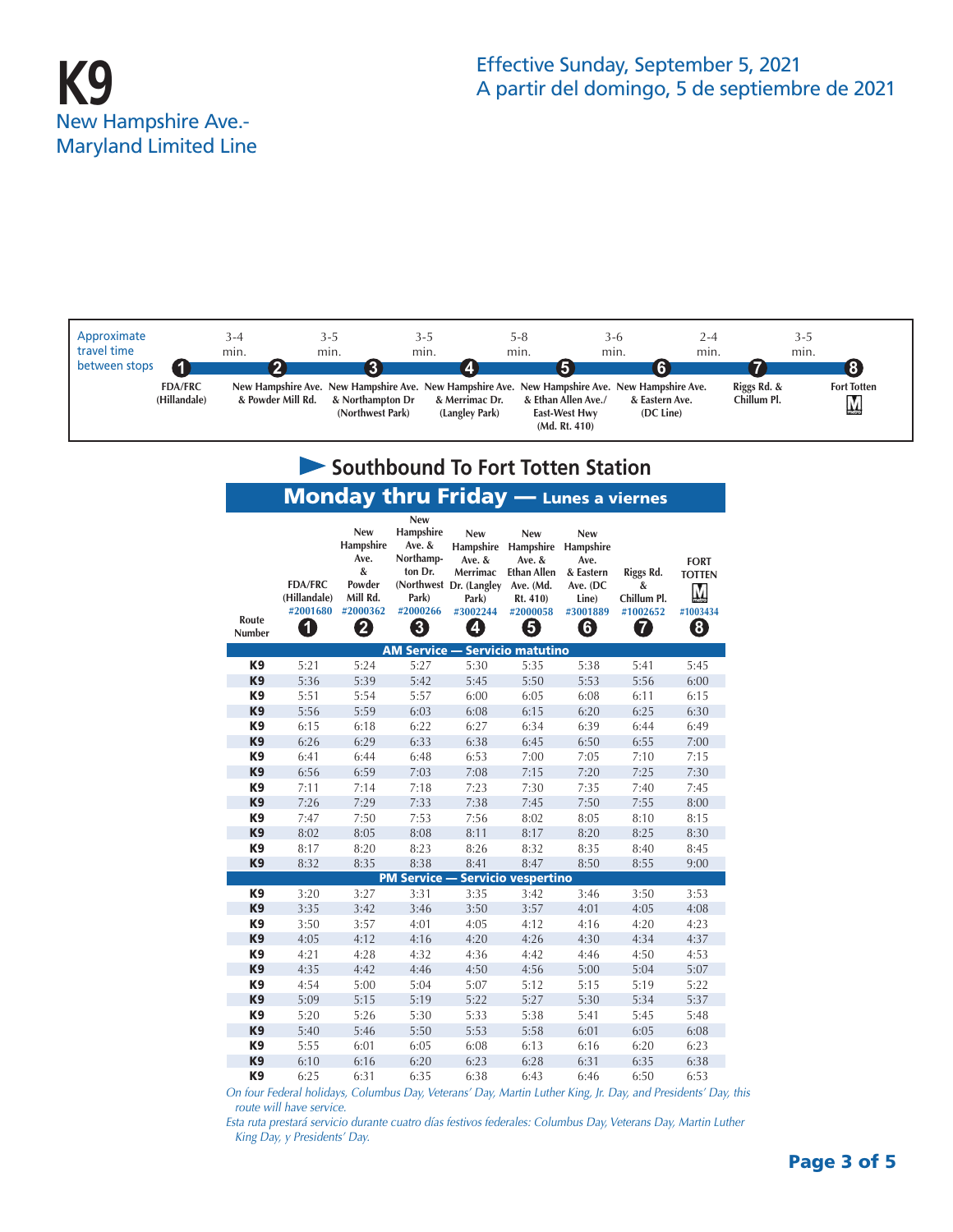# **K9** New Hampshire Ave.- Maryland Limited Line

|                 |                                          |                                                |                                                                                           |                                                                            | <b>Monday thru Friday</b> - Lunes a viernes                                                |                                                                                                   |                                                                             |                                                 |
|-----------------|------------------------------------------|------------------------------------------------|-------------------------------------------------------------------------------------------|----------------------------------------------------------------------------|--------------------------------------------------------------------------------------------|---------------------------------------------------------------------------------------------------|-----------------------------------------------------------------------------|-------------------------------------------------|
| Route<br>Number | <b>Fort Totten</b><br>Μ<br>#1003434<br>0 | Riggs Rd.<br>&<br>Chillum Pl.<br>#1002643<br>7 | <b>New</b><br><b>Hampshire</b><br>Ave.<br>& Eastern<br>Ave. (DC<br>Line)<br>#3001884<br>0 | <b>New</b><br>Hampshire<br>Ave.<br>&<br>East-West<br>Hwy.<br>#2000062<br>5 | <b>New</b><br>Hampshire<br>Ave.<br>& Merrimac<br>Dr.<br>(Langley<br>Park)<br>#3002240<br>4 | <b>New</b><br>Hampshire<br>Ave. &<br>Northamp-<br>ton Dr.<br>(Northwest<br>Park)<br>#2000266<br>0 | <b>New</b><br>Hampshire<br>Ave.<br>&<br>Powder<br>Mill Rd.<br>#2000364<br>2 | <b>FDA/FRC</b><br>(HILLANDALE)<br>#2001680<br>0 |
|                 |                                          |                                                |                                                                                           |                                                                            | <b>AM Service - Servicio matutino</b>                                                      |                                                                                                   |                                                                             |                                                 |
| K <sub>9</sub>  | 6:00                                     | 6:05                                           | 6:09                                                                                      | 6:11                                                                       | 6:16                                                                                       | 6:19                                                                                              | 6:24                                                                        | 6:27                                            |
| K <sub>9</sub>  | 6:15                                     | 6:20                                           | 6:25                                                                                      | 6:28                                                                       | 6:34                                                                                       | 6:37                                                                                              | 6:43                                                                        | 6:47                                            |
| K9              | 6:30                                     | 6:35                                           | 6:40                                                                                      | 6:43                                                                       | 6:49                                                                                       | 6:52                                                                                              | 6:58                                                                        | 7:02                                            |
| K <sub>9</sub>  | 6:45                                     | 6:50                                           | 6:55                                                                                      | 6:58                                                                       | 7:04                                                                                       | 7:07                                                                                              | 7:13                                                                        | 7:17                                            |
| K <sub>9</sub>  | 7:00                                     | 7:05                                           | 7:10                                                                                      | 7:13                                                                       | 7:19                                                                                       | 7:22                                                                                              | 7:28                                                                        | 7:32                                            |
| K <sub>9</sub>  | 7:15                                     | 7:20                                           | 7:25                                                                                      | 7:28                                                                       | 7:34                                                                                       | 7:37                                                                                              | 7:43                                                                        | 7:47                                            |
| K9              | 7:30                                     | 7:35                                           | 7:40                                                                                      | 7:43                                                                       | 7:49                                                                                       | 7:52                                                                                              | 7:58                                                                        | 8:02                                            |
| K <sub>9</sub>  | 7:45                                     | 7:50                                           | 7:55                                                                                      | 7:58                                                                       | 8:04                                                                                       | 8:07                                                                                              | 8:13                                                                        | 8:17                                            |
| K <sub>9</sub>  | 8:00                                     | 8:05                                           | 8:10                                                                                      | 8:13                                                                       | 8:19                                                                                       | 8:22                                                                                              | 8:28                                                                        | 8:32                                            |
| K <sub>9</sub>  | 8:15                                     | 8:20                                           | 8:25                                                                                      | 8:28                                                                       | 8:34                                                                                       | 8:37                                                                                              | 8:43                                                                        | 8:47                                            |
| K9              | 8:30                                     | 8:35                                           | 8:40                                                                                      | 8:43                                                                       | 8:49                                                                                       | 8:52                                                                                              | 8:58                                                                        | 9:02                                            |
| K <sub>9</sub>  | 8:45                                     | 8:50                                           | 8:55                                                                                      | 8:58                                                                       | 9:04                                                                                       | 9:07                                                                                              | 9:13                                                                        | 9:17                                            |
| K <sub>9</sub>  | 9:00                                     | 9:05                                           | 9:10                                                                                      | 9:13                                                                       | 9:19                                                                                       | 9:22                                                                                              | 9:28                                                                        | 9:32                                            |
|                 |                                          |                                                | <b>PM Service -</b>                                                                       |                                                                            | <b>Servicio vespertino</b>                                                                 |                                                                                                   |                                                                             |                                                 |
| K <sub>9</sub>  | 3:20                                     | 3:24                                           | 3:28                                                                                      | 3:31                                                                       | 3:39                                                                                       | 3:42                                                                                              | 3:50                                                                        | 3:53                                            |
| K <sub>9</sub>  | 3:35                                     | 3:39                                           | 3:43                                                                                      | 3:46                                                                       | 3:54                                                                                       | 3:57                                                                                              | 4:05                                                                        | 4:08                                            |
| K9              | 3:50                                     | 3:54                                           | 3:58                                                                                      | 4:01                                                                       | 4:09                                                                                       | 4:12                                                                                              | 4:20                                                                        | 4:23                                            |
| K <sub>9</sub>  | 4:05                                     | 4:09                                           | 4:13                                                                                      | 4:16                                                                       | 4:24                                                                                       | 4:27                                                                                              | 4:35                                                                        | 4:38                                            |
| K <sub>9</sub>  | 4:20                                     | 4:24                                           | 4:28                                                                                      | 4:31                                                                       | 4:39                                                                                       | 4:42                                                                                              | 4:50                                                                        | 4:53                                            |
| K <sub>9</sub>  | 4:35                                     | 4:39                                           | 4:43                                                                                      | 4:46                                                                       | 4:56                                                                                       | 5:00                                                                                              | 5:09                                                                        | 5:13                                            |
| K9              | 4:50                                     | 4:54                                           | 4:58                                                                                      | 5:01                                                                       | 5:11                                                                                       | 5:15                                                                                              | 5:24                                                                        | 5:28                                            |
| K <sub>9</sub>  | 5:05                                     | 5:09                                           | 5:13                                                                                      | 5:16                                                                       | 5:26                                                                                       | 5:30                                                                                              | 5:39                                                                        | 5:43                                            |
| K <sub>9</sub>  | 5:20                                     | 5:24                                           | 5:28                                                                                      | 5:31                                                                       | 5:40                                                                                       | 5:44                                                                                              | 5:52                                                                        | 5:54                                            |
| K <sub>9</sub>  | 5:35                                     | 5:39                                           | 5:43                                                                                      | 5:46                                                                       | 5:55                                                                                       | 5:59                                                                                              | 6:07                                                                        | 6:09                                            |
| K9              | 5:50                                     | 5:54                                           | 5:58                                                                                      | 6:01                                                                       | 6:10                                                                                       | 6:14                                                                                              | 6:22                                                                        | 6:24                                            |
| K <sub>9</sub>  | 6:05                                     | 6:09                                           | 6:13                                                                                      | 6:16                                                                       | 6:24                                                                                       | 6:27                                                                                              | 6:35                                                                        | 6:37                                            |
| K <sub>9</sub>  | 6:20                                     | 6:24                                           | 6:28                                                                                      | 6:31                                                                       | 6:39                                                                                       | 6:42                                                                                              | 6:50                                                                        | 6:52                                            |
| K <sub>9</sub>  | 6:35                                     | 6:39                                           | 6:43                                                                                      | 6:46                                                                       | 6:54                                                                                       | 6:57                                                                                              | 7:05                                                                        | 7:07                                            |
| K <sub>9</sub>  | 6:50                                     | 6:54                                           | 6:58                                                                                      | 7:01                                                                       | 7:09                                                                                       | 7:12                                                                                              | 7:20                                                                        | 7:22                                            |

**Northbound To FDA/FRC** 

*On four Federal holidays, Columbus Day, Veterans' Day, Martin Luther King, Jr. Day, and Presidents' Day, this route will have service.*

*Esta ruta prestará servicio durante cuatro días festivos federales: Columbus Day, Veterans Day, Martin Luther King Day, y Presidents' Day.*



Sign up today at wmata.com/MetroAlerts